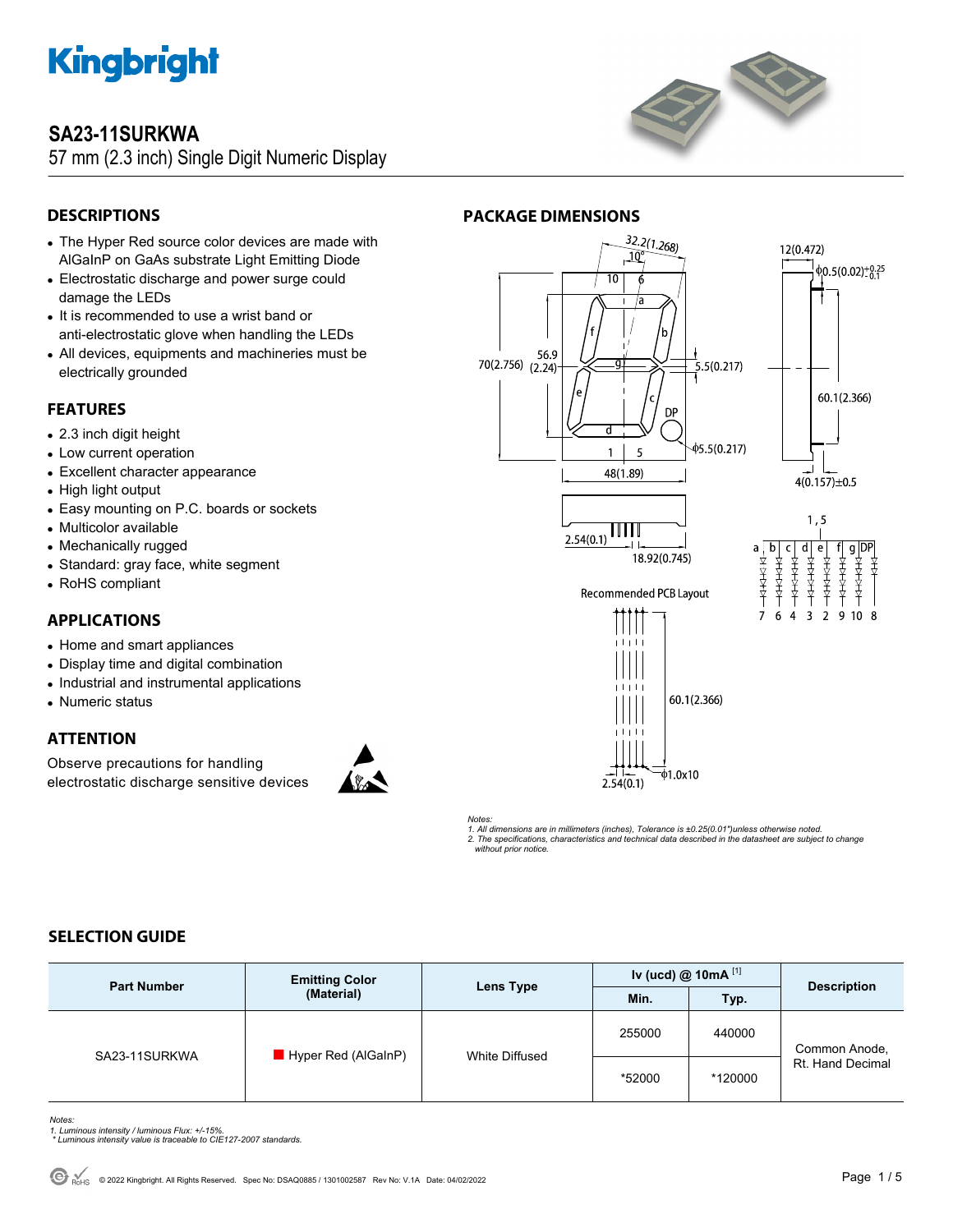#### **ELECTRICAL / OPTICAL CHARACTERISTICS at T<sub>A</sub>=25°C**

| <b>Parameter</b>                                                            |                                                 |           | Value                    |                          |        |
|-----------------------------------------------------------------------------|-------------------------------------------------|-----------|--------------------------|--------------------------|--------|
|                                                                             | Symbol<br><b>Emitting Color</b><br>Typ.<br>Max. |           | Unit                     |                          |        |
| Wavelength at Peak Emission $I_F = 10mA$                                    | $\lambda_{\rm peak}$                            | Hyper Red | 645                      | $\overline{\phantom{a}}$ | nm     |
| Dominant Wavelength $I_F = 10mA$                                            | $\lambda_{dom}$ [1]                             | Hyper Red | 630                      |                          | nm     |
| Spectral Bandwidth at 50% Φ REL MAX<br>$I_F = 10mA$                         | Δλ                                              | Hyper Red | 28                       | $\overline{\phantom{0}}$ | nm     |
| Capacitance                                                                 | C                                               | Hyper Red | 35                       | $\overline{\phantom{a}}$ | pF     |
| Forward Voltage $I_F$ = 10mA (Segment)<br>Forward Voltage $I_F$ = 10mA (DP) | $V_F$ <sup>[2]</sup>                            | Hyper Red | 7.4<br>3.7               | 9.4<br>4.7               | $\vee$ |
| Reverse Current ( $V_R$ = 5V) (Per chip)                                    | $I_R$                                           | Hyper Red | $\overline{\phantom{a}}$ | 10                       | μA     |

*Notes:* 

*1. The dominant wavelength (*λ*d) above is the setup value of the sorting machine. (Tolerance* λ*d : ±1nm. ) 2. Forward voltage: ±0.1V.* 

3. Wavelength value is traceable to CIE127-2007 standards.<br>4. Excess driving current and / or operating temperature higher than recommended conditions may result in severe light degradation or premature failure.

| <b>Parameter</b>                                            | Symbol                  | Value                 | <b>Unit</b> |  |
|-------------------------------------------------------------|-------------------------|-----------------------|-------------|--|
| Power Dissipation (Per chip)                                | $P_D$                   | 75                    | mW          |  |
| Reverse Voltage (Per chip)                                  | $V_R$                   | 5                     | $\vee$      |  |
| Junction Temperature                                        | $T_j$                   | 115                   | $^{\circ}C$ |  |
| <b>Operating Temperature</b>                                | $T_{op}$                | $-40$ to $+85$        | $^{\circ}C$ |  |
| Storage Temperature                                         | $T_{\text{stg}}$        | $-40$ to $+85$        | $^{\circ}C$ |  |
| DC Forward Current (Segment)<br>DC Forward Current (DP)     | IF.                     | 30<br>30              | mA          |  |
| Peak Forward Current (Segment)<br>Peak Forward Current (DP) | $I_{FM}$ <sup>[1]</sup> | 185<br>185            | mA          |  |
| Electrostatic Discharge Threshold (HBM)                     |                         | 3000                  | $\vee$      |  |
| Lead Solder Temperature <sup>[2]</sup>                      |                         | 260°C For 3-5 Seconds |             |  |

### **ABSOLUTE MAXIMUM RATINGS at T<sub>A</sub>=25°C**

*Notes: 1. 1/10 Duty Cycle, 0.1ms Pulse Width.* 

*2. 2mm below package base. 3. Relative humidity levels maintained between 40% and 60% in production area are recommended to avoid the build-up of static electricity – Ref JEDEC/JESD625-A and JEDEC/J-STD-033.*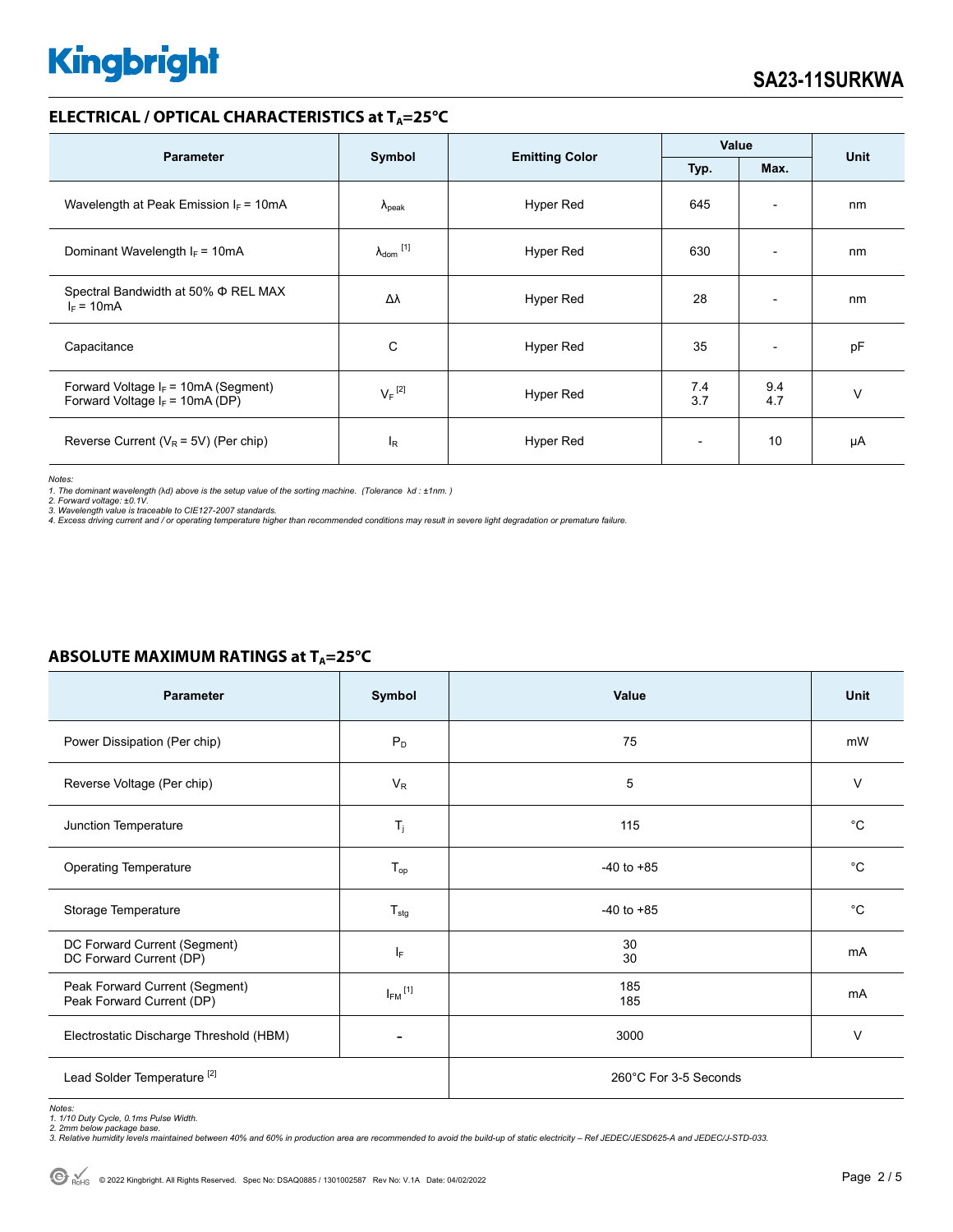#### **TECHNICAL DATA**







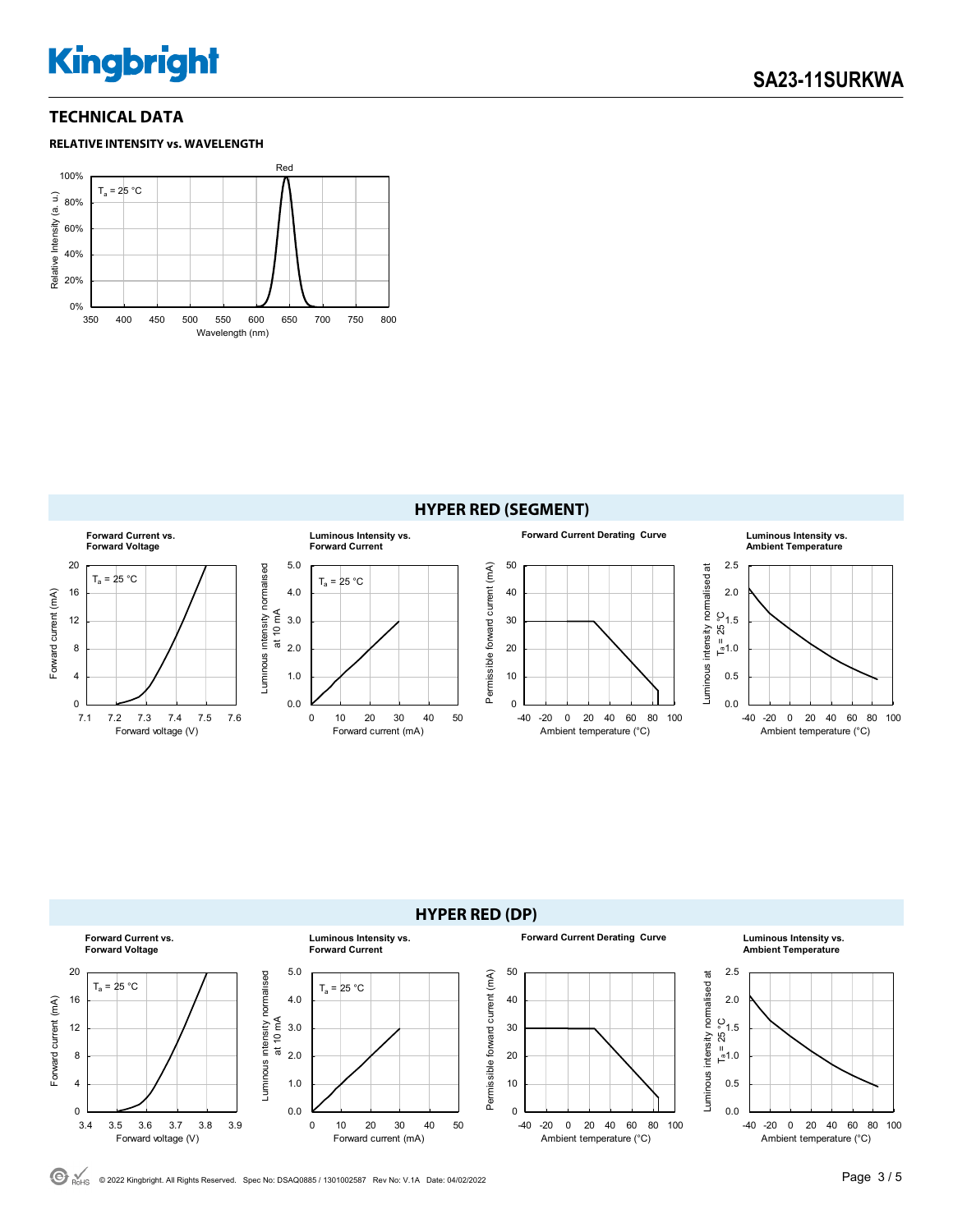#### **RECOMMENDED WAVE SOLDERING PROFILE Soldering General Notes**



*Notes:* 

*1. Recommend pre-heat temperature of 105°C or less (as measured with a thermocouple attached to the LED pins) prior to immersion in the solder wave with a maximum solder bath temperature of 260°C* 

*2. Peak wave soldering temperature between 245°C ~ 255°Cfor 3 sec (5 sec max). 3. Do not apply stress to the epoxy resin while the temperature is above 85°C.* 

*4. Fixtures should not incur stress on the component when mounting and during soldering process.* 

*5. SAC 305 solder alloy is recommended.* 

*6. No more than one wave soldering pass. 7. During wave soldering, the PCB top-surface temperature should be kept below 105°C.*

#### **PACKING & LABEL SPECIFICATIONS**



- 1. Through-hole displays are incompatible with reflow soldering.
- 2. If components will undergo multiple soldering processes, or other processes where the components may be subjected to intense heat, please check with Kingbright for compatibility.

#### **CLEANING**

- 1. Mild "no-clean" fluxes are recommended for use in soldering.
- 2. If cleaning is required, Kingbright recommends to wash components with water only. Do not use harsh organic solvents for cleaning because they may damage the plastic parts .
- 3. The cleaning process should take place at room temperature and the devices should not be washed for more than one minute.
- 4. When water is used in the cleaning process, Immediately remove excess moisture from the component with forced-air drying afterwards.



#### **Lead Forming**

1. Do not bend the component leads by hand without proper tools. The leads should be bent by clinching the upper part of the lead firmly such that the bending force is not exerted on the plastic body.



**Installation** 

- 1. The installation process should not apply stress to the lead terminals.
- 2. When inserting for assembly, ensure the terminal pitch matches the substrate board's hole pitch to prevent spreading or pinching the lead terminals. *(Fig.1)*
- 3. The component shall be placed at least 5mm from edge of PCB to avoid damage caused excessive heat during wave soldering.*(Fig.2)*





 $> 5mm$  $-5$ mm Recommended

Recommended

 $(Fig.2)$